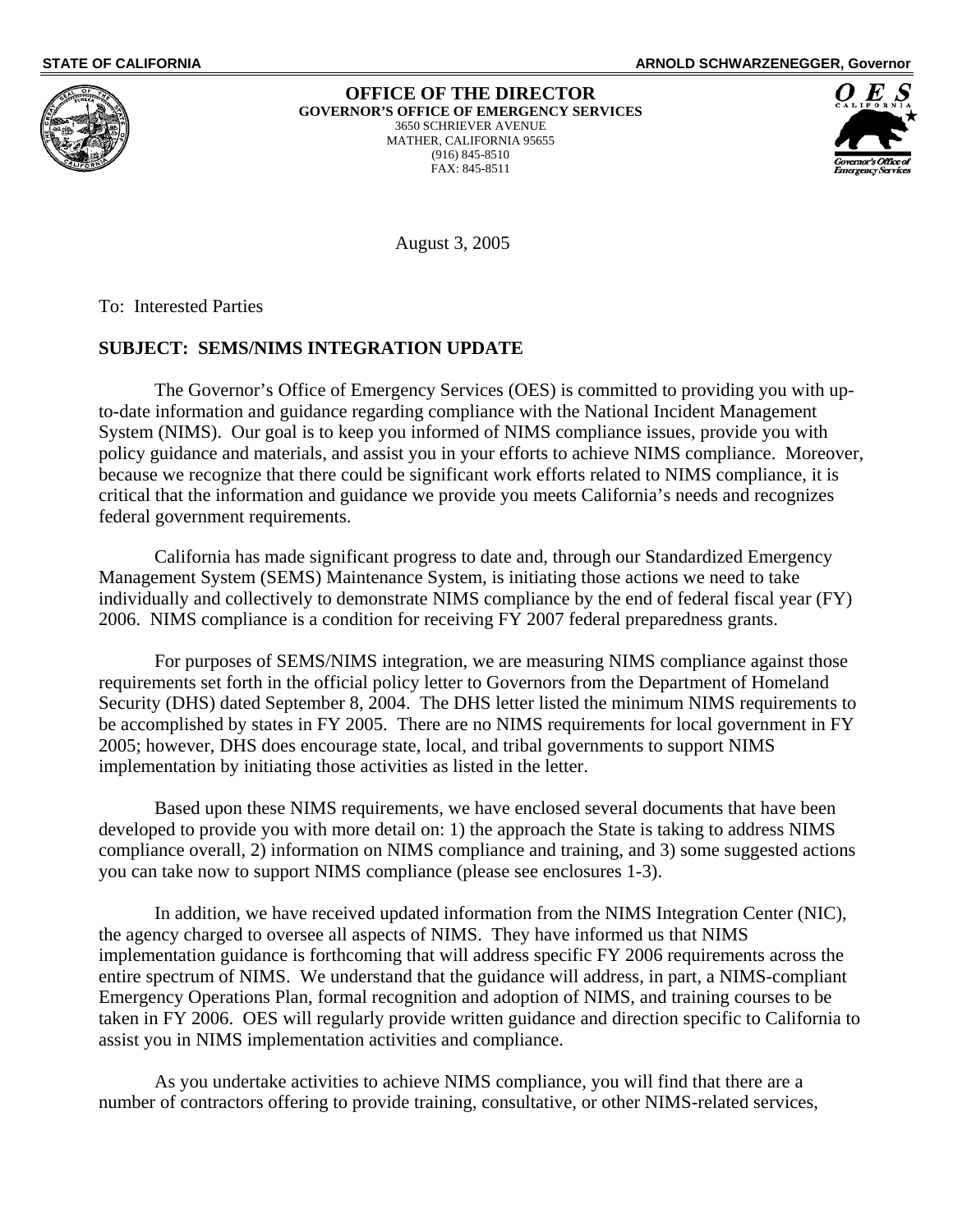Interested Parties August 3, 2005 Page Two

stating that they are NIMS certified. We encourage you to use due diligence when choosing contractors and to examine their credentials. OES serves as the designated agency in California, in coordination with the Governor's Office of Homeland Security. OES is responsible for statewide NIMS compliance and implementation and should be considered the State's official resource for NIMS compliance requirements.

 California's Standardized Emergency Management System provides a structured framework for responding to and managing emergencies and disasters of all kinds. California paved the way for the rest of the nation with SEMS and for nearly a decade we have used the system successfully. Through the SEMS Maintenance System, we can continue to incorporate lessons learned and enhance SEMS to further address NIMS compliance.

 I believe California has the most comprehensive emergency management system in the nation. You should be proud of the system you helped create.

Sincerely,

### ORIGINAL SIGNED BY:

HENRY R. RENTERIA **Director** 

Enclosures:

- 1: SEMS/NIMS Integration Status
- 2: NIMS Compliance Training
- 3. NIMS Actions You Can Take Now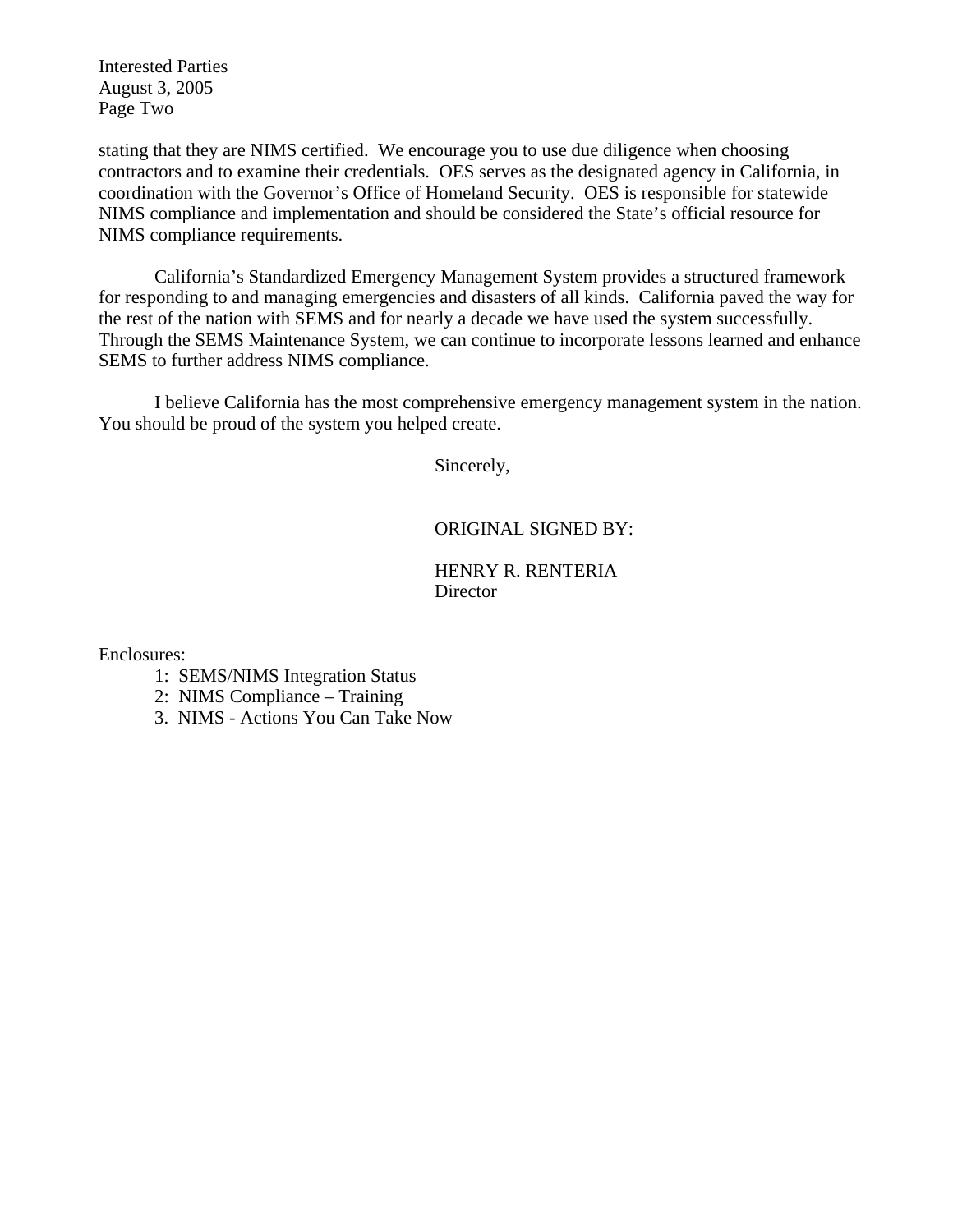r

### **SEMS/NIMS Integration Status August 3, 2005**

Background This document provides an overview of California's SEMS/NIMS integration status relative to NIMS requirements set forth in the official policy letter to Governors from the Department of Homeland Security dated September 8, 2004.

|                | FY 2005 <sup>*</sup> Requirements for States and Territories         |
|----------------|----------------------------------------------------------------------|
| $\mathbf{1}$   | Institutionalizing the use of the Incident Command<br>System (ICS).  |
| $\overline{2}$ | Incorporating NIMS into existing training and exercises.             |
| $\overline{3}$ | Ensuring that Federal preparedness funding (including                |
|                | DHS Homeland Security Grant Program, Urban Area                      |
|                | Security Initiative (UASI) funds) support NIMS                       |
|                | implementation at the state and local levels (in                     |
|                | accordance with the eligibility and allowable use of the<br>grants). |
| $\overline{4}$ | <b>Incorporating NIMS into Emergency Operations Plans</b><br>(EOPs). |
| 5              | Promotion of intrastate mutual aid agreements.                       |
| 6              | Coordinating and providing technical assistance to                   |
|                | local entities regarding NIMS.                                       |
|                |                                                                      |
|                | State, Local, and Tribal Levels Should Support NIMS                  |
|                | Implementation by Initiating the Following Activities                |
|                |                                                                      |
| 7              | Formally recognizing the NIMS and adopting the                       |
|                | NIMS principles and policies.                                        |
| 8              | Establish a NIMS baseline by determining which NIMS                  |
|                | requirements you already meet.                                       |
| 9              | Establish a timeframe and develop a strategy for full                |
|                | NIMS implementation.                                                 |
| 10             | Completing the NIMS Awareness Course:                                |
|                | "National Incident Management System (NIMS),                         |
|                | An Introduction" (IS 700).                                           |
| 11             | Institutionalize the use of the ICS.                                 |

<span id="page-2-0"></span><sup>∗</sup> NOTE: FY 2005 through 2007 references are to federal fiscal years as follows:

 $\overline{a}$ 

FY 2005: October 1, 2004 – September 30, 2005

FY 2006: October 1, 2005 – September 30, 2006

FY 2007: October 1, 2006 – September 30, 2007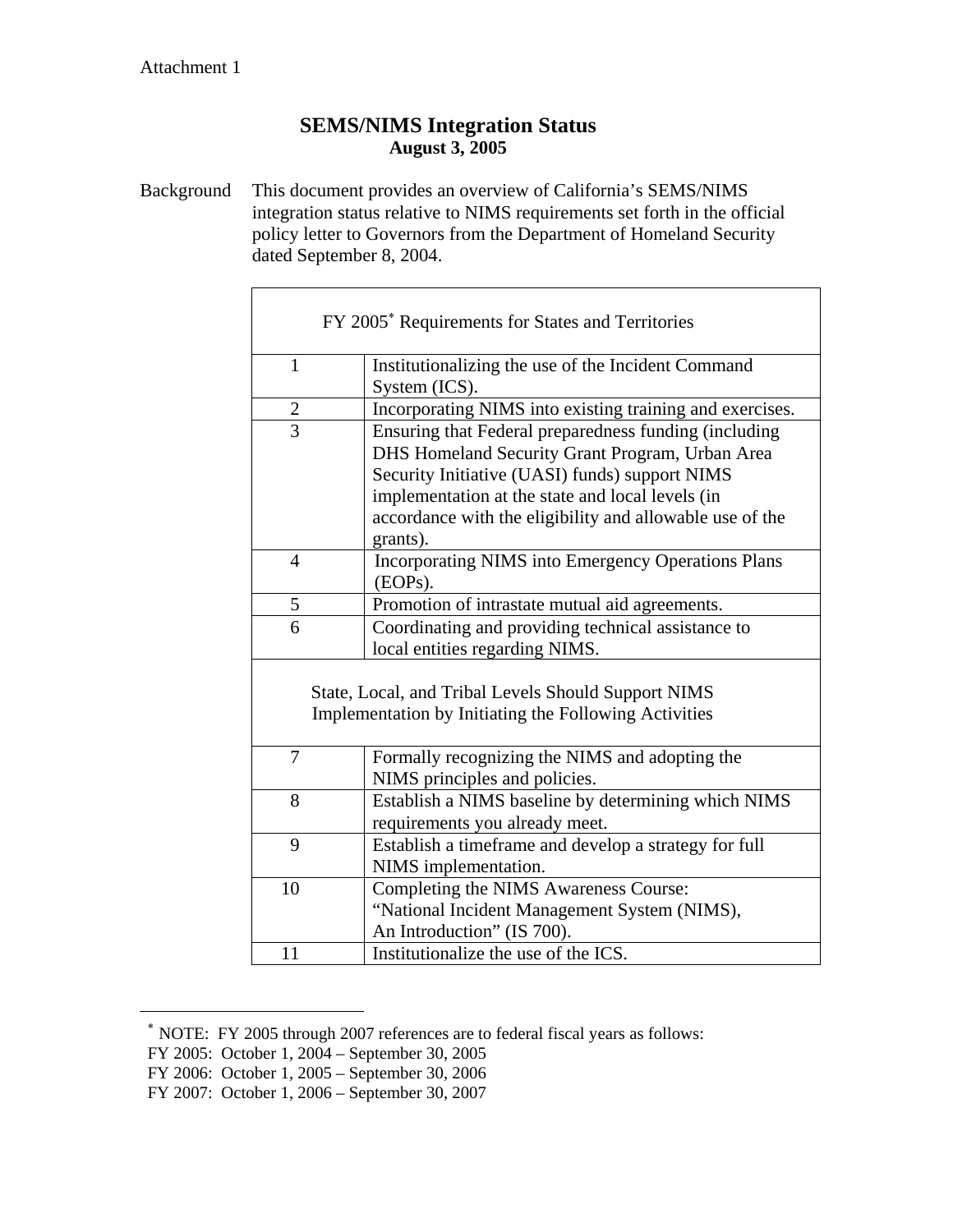$\overline{a}$ 

### **NIMS ACTIVITIES**

**1. Institutionalizing the use of the Incident Command System (ICS).**  The State as a whole meets this requirement since ICS is a foundational element of the Standardized Emergency Management System (SEMS) and is practiced by emergency management disciplines on a day-to-day basis. ICS, which provides a critical component of the National Incident Management System (NIMS), is a foundational element of SEMS. In 1996 state law mandated the use of SEMS for state government; local government has institutionalized ICS into their operations as a part of SEMS, which provides continuity and consistency in our response system.

#### **2. Incorporating NIMS into existing training and exercises.**

The NIMS Integration Center (NIC) oversees NIMS training compliance requirements. The criteria used by the NIC to determine NIMS-compliant training are ICS objectives in the NIMS National Standard Training Guidance which can be found at the NIMS homepage at [www.fema.gov/nims.](http://www.fema.gov/nims) The NIC has specifically identified CA FIRESCOPE Incident Command System (ICS) courses as being equivalent to the NIMS Incident Command System, and therefore, NIMS compliant. California's SEMS Approved Course of Instruction (ACI) field courses are based on FIRESCOPE ICS, incorporate those objectives, and are NIMS-compliant.

Our work will continue to develop standardized curriculum designed to enhance the current SEMS ACI. The SEMS Technical Group Specialist Committees will review and develop training and exercise implementation plans to fully address this requirement. Many efforts are underway to incorporate NIMS into existing training and exercises to meet the NIMS requirements by FY 2007. Examples include:

- The SEMS Training and Exercises Specialist Committee is developing training modules to assist in the enhancement of the SEMS ACI and integration of NIMS.
- − The exploration of private/public partnerships for course development using various training delivery methods.
- − The compilation of lists of training resources that have incorporated NIMS into their training modules.
- The SEMS Training and Exercises Specialist Committee will be developing modular NIMS-focused training curricula designed to enhance the SEMS ACI. This process will be ongoing to incorporate the continuously developing requirements for NIMS compliance from the Federal government.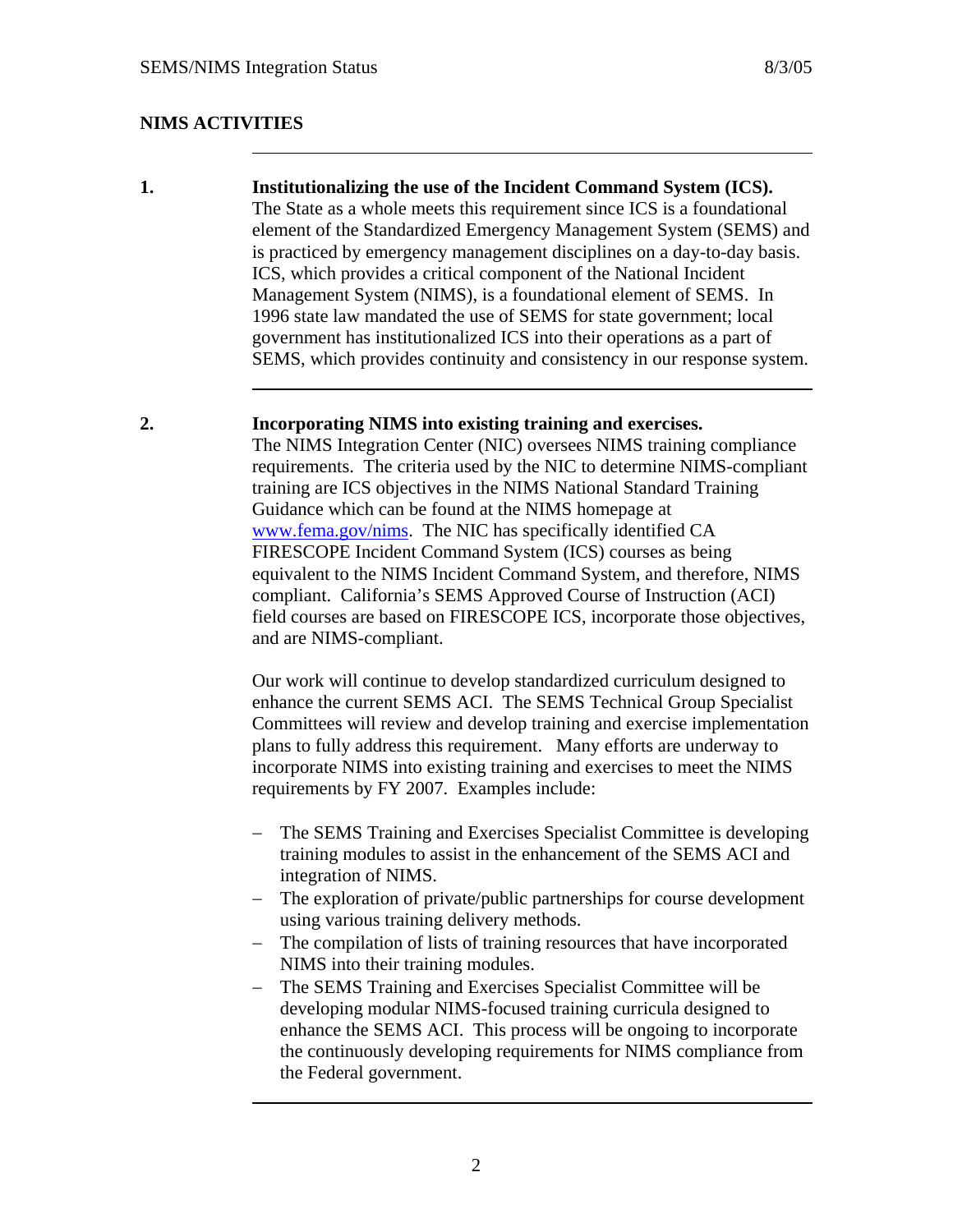$\overline{a}$ 

- − The NIMS-focused curriculum will include a Train-the-Trainer course to facilitate efficient, timely delivery of the NIMS material.
- − OES will establish a schedule/calendar of training activities for both internal and external training courses.

**3. Ensuring that Federal preparedness funding (including DHS Homeland Security Grant Program, Urban Area Security Initiative [UASI] funds) support NIMS implementation at the state and local levels (in accordance with the eligibility and allowable use of the grants).** 

The Office of Homeland Security (OHS) is the designated State Administrative Agency (SAA) for the federal preparedness funding programs named here. OES will coordinate with OHS to ensure that our preparedness activities and these funding programs are aligned and support NIMS implementation. This will continue to be an ongoing activity. OHS representatives serve as members of not only the Advisory Board but also the SEMS Technical Group.

**4. Incorporating NIMS into Emergency Operations Plans (EOPs).**  This FY 2005 requirement applies to states; however, local and tribal governments should initiate activities to support NIMS compliance. At the state level, OES has reviewed the *State Emergency Plan* and has determined that for purposes of FY 2005 NIMS requirements, the *State Emergency Plan* is substantially NIMS-compliant given that the *State Emergency Plan* is based upon the concepts and principles of SEMS.

> To assist local and tribal governments meet this requirement, the Federal government has announced that they will provide a template for incorporating NIMS into EOPs. In addition, as part of ongoing technical assistance and coordination activities, OES will provide written guidance on how state, local, and tribal governments can incorporate NIMS into their EOPs.

### 5. **Promotion of intrastate mutual aid agreements.**

 $\overline{a}$ 

California has the oldest and probably one of the most frequently used interstate mutual aid agreements – California Disaster and Civil Defense and Master Mutual Aid Agreement. The State, all counties, and a majority of cities adopted this agreement. The agreement enables the sharing of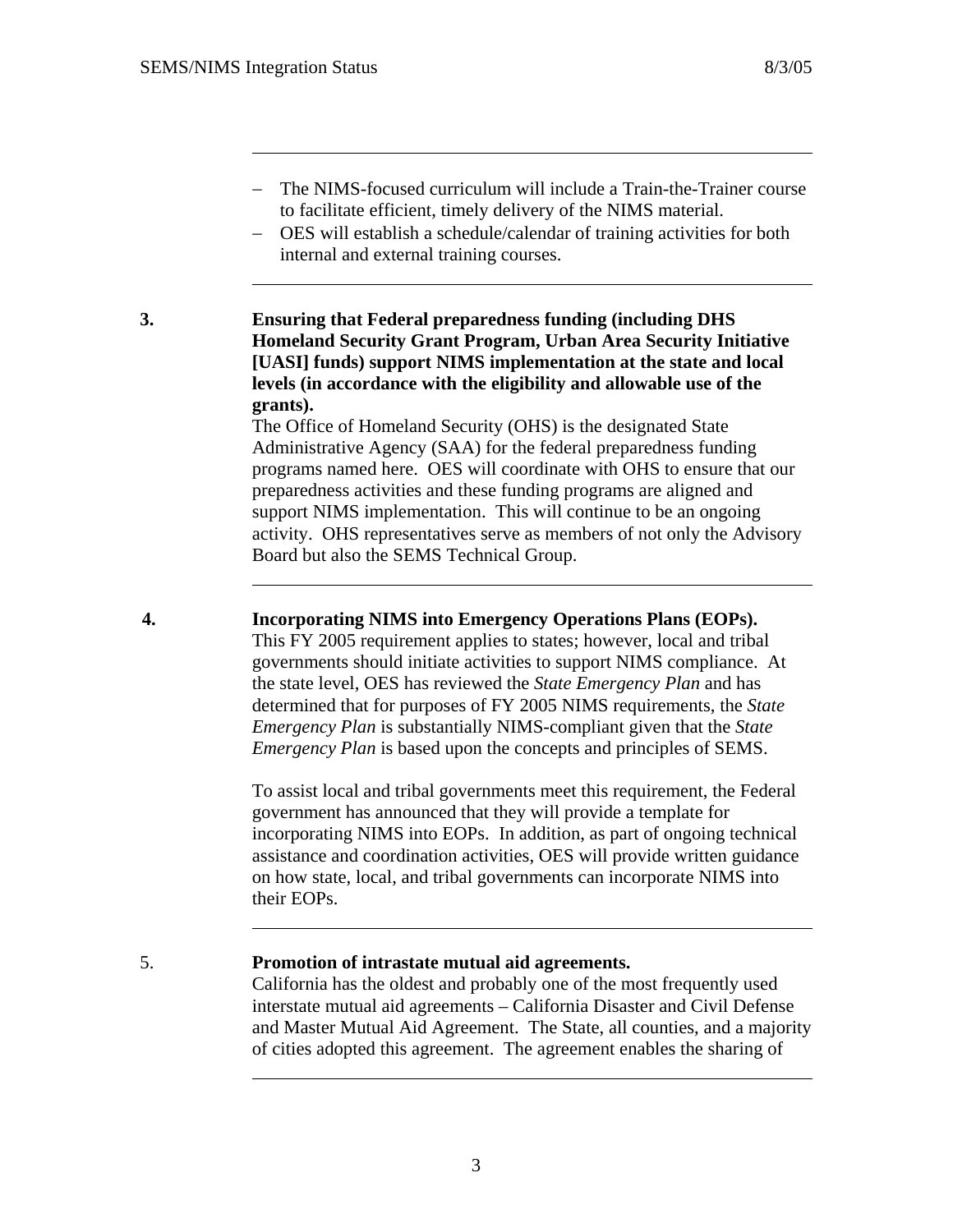every type of emergency response resource (firefighting, law enforcement, medical, etc.) between all jurisdictions. Some disciplines, such as law enforcement and fire and rescue, have developed specific mutual aid plans in support of this master agreement.

To improve upon our ability to assist and receive assistance from other states and communities nationally, OES has sponsored legislation addressing the inclusion of California to the Emergency Management Assistance Compact (EMAC).

### **6. Coordinating and providing technical assistance to local entities regarding NIMS.**

For the State's role in coordinating and providing technical assistance to local entities regarding NIMS, California is employing the SEMS Maintenance System to ensure participation and broad representation of the emergency management community. The SEMS Technical Group and its Specialist Committees encompass state, local, and tribal governments; emergency management associations; non-governmental organizations; and the private sector. The SEMS Technical Group will be instrumental in the development of policy recommendations and guidance for NIMS implementation.

Coordinating and providing technical assistance to state, local, and tribal entities constitutes an ongoing activity, which will involve all these agencies to achieve full SEMS/NIMS integration. This technical assistance program includes several components--coordinating assistance programs with the Federal government, developing and disseminating web-based guidance materials, and convening SEMS Technical Group and Specialist Committee meetings to address SEMS/NIMS implementation issues.

A component of the state's technical assistance program is the development of guidance materials and an enhanced OES web site where the State will post critical state and federal guidance materials relative to SEMS/NIMS integration. This activity is currently underway; this section of the OES Web site will ultimately function as a clearinghouse for our constituents to not only find links to key Web sites but also to find information relative to other federal initiatives, such as the National Response Plan and HSPD-8 (the National Preparedness Goal), and to state-specific guidance on activities relative to the SEMS Maintenance System and revision of the State Emergency Plan.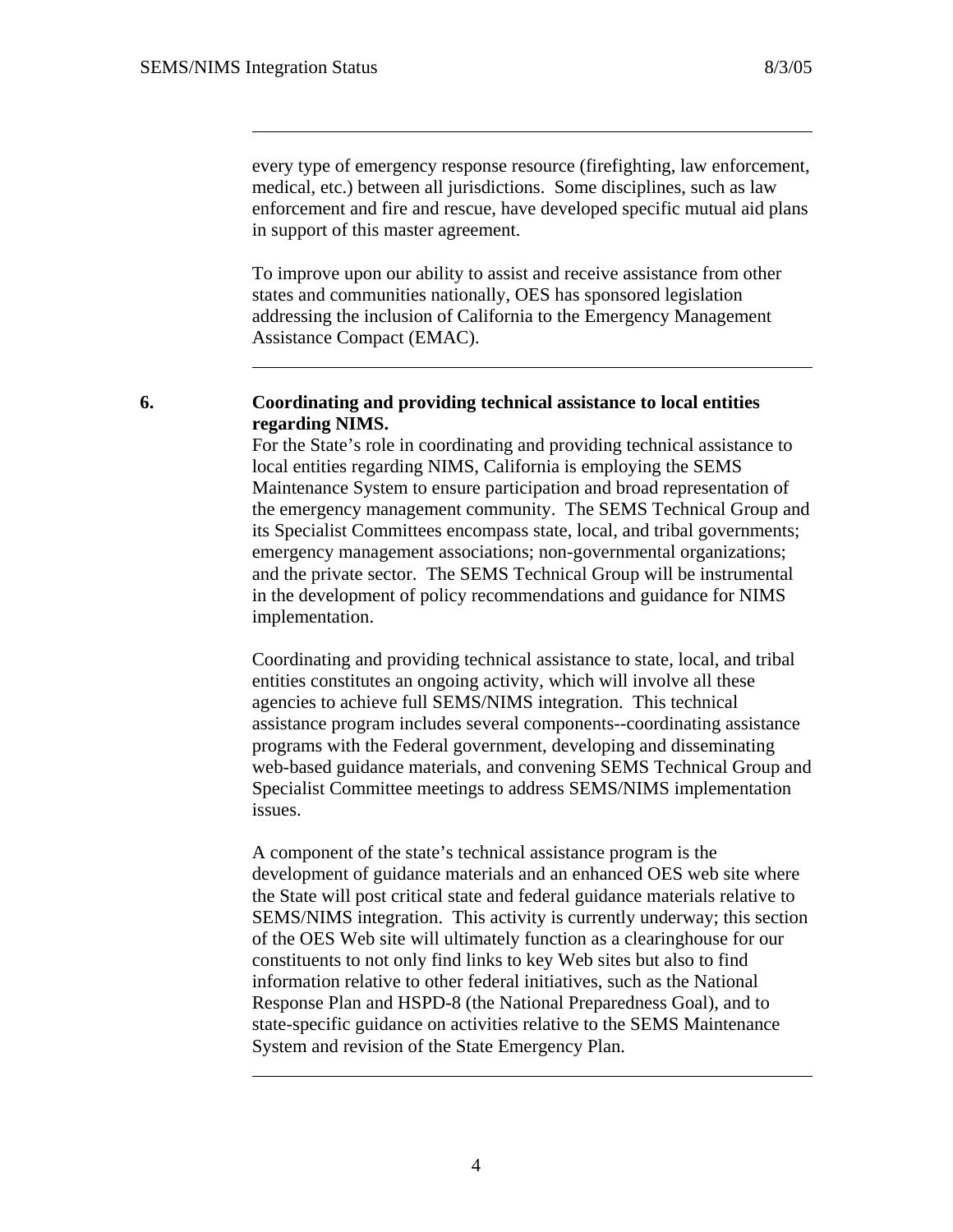### **State, Local, and Tribal Levels Should Support NIMS Implementation by Initiating the Following Activities**

### **7. Formally recognizing the NIMS and adopting the NIMS principles and policies**.

The State of California fulfilled the requirement to formally recognize NIMS and adopt NIMS principles and policies with Governor Schwarzenegger's issuance of Executive Order S-02-05, noting that the Standardized Emergency Management System substantially meets the objectives of the NIMS. OES is identifying measures that local and tribal governments can take to formally recognize the NIMS and adopt the NIMS principles and policies. Concurrently, the NIC will provide sample language and templates.

### **8. Establish a NIMS baseline by determining which NIMS requirements you already meet.**

The State, in coordination with the SEMS Maintenance System, is developing a process and a method to establish a NIMS baseline to determine which NIMS requirements the State meets and those requirements which may require additional work to meet.

DHS has developed the National Incident Management System Capability Assessment Support Tool (NIMCAST) that can be used to establish a NIMS baseline. This is a tool that can help determine the extent to which the State does or does not meet the NIMS requirements. NIMCAST is a web-based self-assessment system that states, local government, and tribal governments can use to evaluate their incident response and management capabilities.

The State has elected to use NIMCAST to establish this baseline. Those entities who will be invited to be part of the State's assessment include California's 58 counties, nine UASI cities and Fresno, key state agencies with primary lead/support roles in the *State Emergency Plan*, and those federally recognized tribal governments that wish to participate. These entities will be asked to provide official, vetted information about their organizational or jurisdictional capabilities and NIMS compliance status. NIMCAST has a "roll-up" feature that combines all entries in each state for a composite "baseline" of compliance.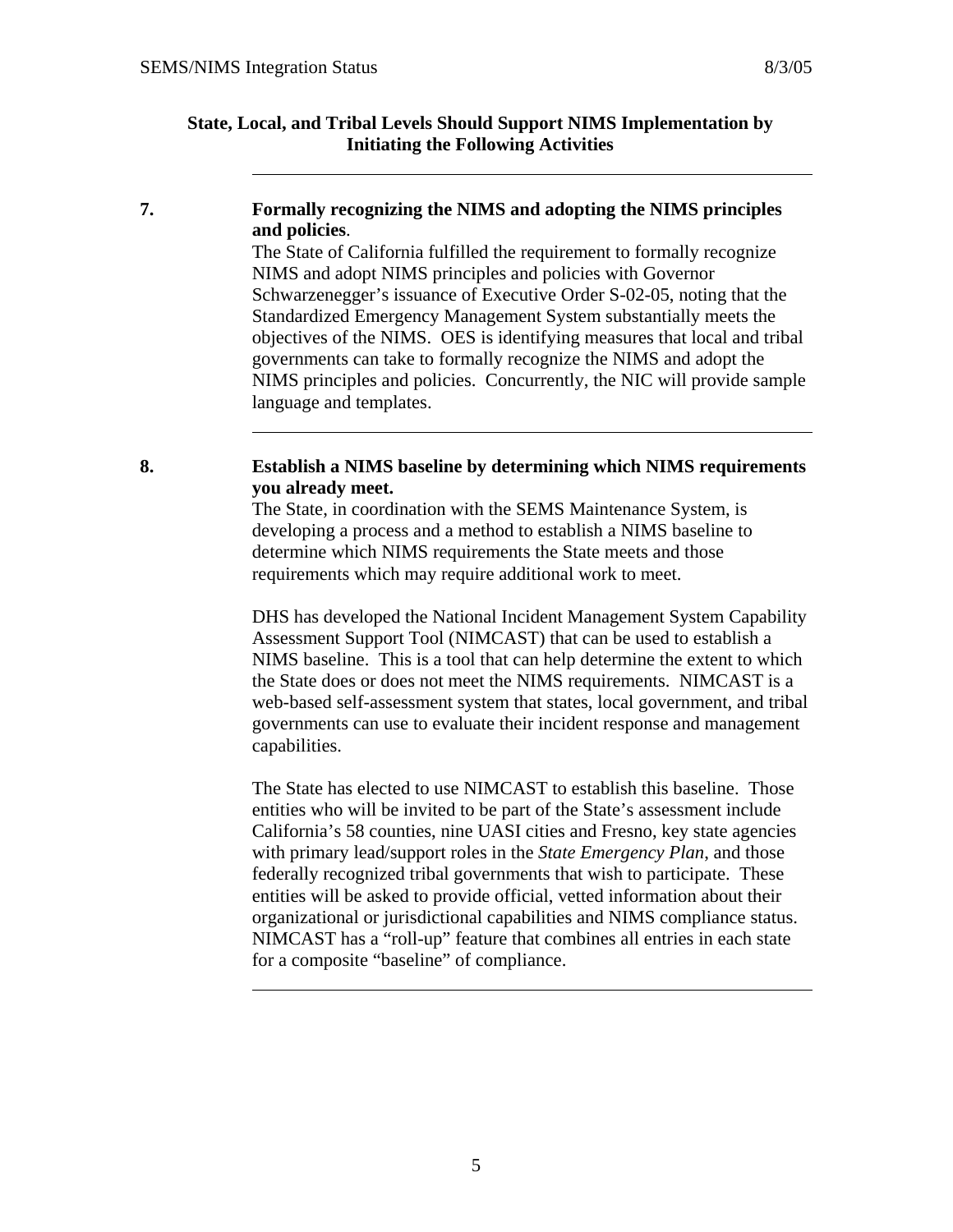$\overline{a}$ 

### 9. **Establish a timeframe and develop a strategy for full NIMS implementation.**

By FY 2007, federal preparedness assistance will be conditioned by full compliance with the NIMS. To facilitate and advance California's compliance with NIMS, OES has reinvigorated the [SEMS Maintenance](http://www.oes.ca.gov/Operational/OESHome.nsf/PDF/SEMS Guidelines/$file/MAINTS_1.pdf)  [System](http://www.oes.ca.gov/Operational/OESHome.nsf/PDF/SEMS Guidelines/$file/MAINTS_1.pdf), as outlined in the OES Director's October 13, 2004 letter regarding NIMS compliance. This system was developed to address the need for system changes and is comprised of an Advisory Board, Technical Group, Specialist Committees, and Mutual Aid Regional Advisory Committees. Collectively, these multi-agency, multi-discipline groups provide the input necessary to ensure effective changes to the system.

To develop a strategy for full NIMS implementation, the State, through the SEMS Maintenance System, is developing a SEMS/NIMS integration plan. OES has convened five Specialist Committees specifically to address areas of SEMS/NIMS integration to meet NIMS compliance requirements. They are: After Action/Corrective Action; Private Sector, Volunteer, and Nongovernmental Organizations; Qualification and Certification; Resource Management; and Training and Exercises.

The Specialist Committees are responsible for identifying a process and timeline for implementation of a discrete part of NIMS, through development of a SEMS/NIMS Integration Plan. Four other Specialist Committees were identified and will be activated as we move further in the integration process. These additional committees are: Tribal Government, Recovery, Mitigation, and Strategic Planning.

This Plan will outline the State's strategy and corresponding activities California will undertake to ensure full NIMS implementation by FY 2007. The plan will include specific timeframes for each activity to be accomplished by fiscal year and entity. Again, because the Federal government has not released the specific FY 2006 NIMS requirements for "full NIMS compliance," the SEMS Technical Group will develop this Plan in stages.

**10. Completing the NIMS Awareness Course: "National Incident Management System (NIMS), An Introduction" (IS 700)**  For FY 2005, there are no NIMS training requirements; however, the federal government is encouraging completion of the NIMS Awareness Course - IS 700. The NIC suggests that emergency personnel with a direct role in emergency preparedness, incident management, or response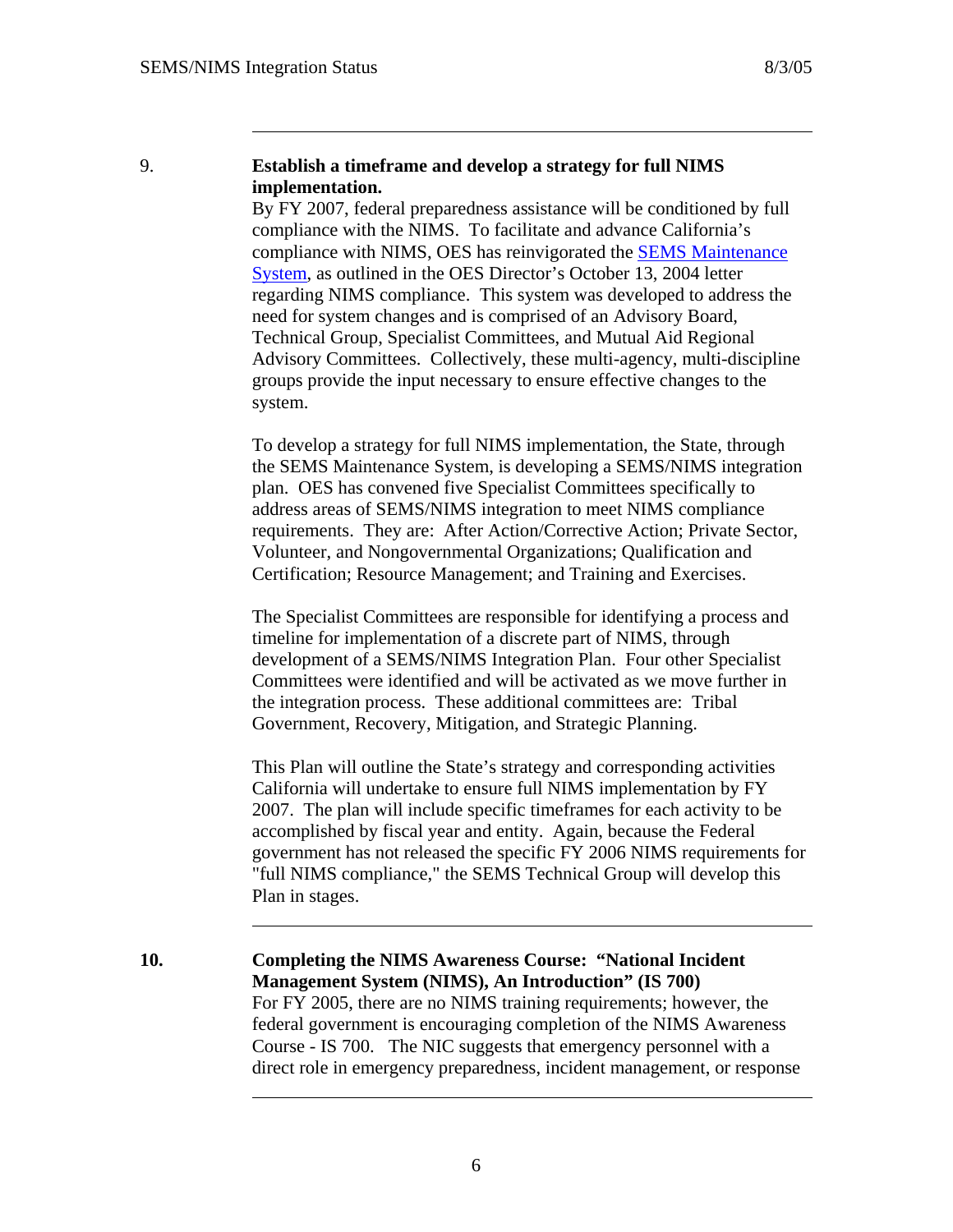take this course. In recent discussion with the NIC, they anticipate IS 700 being a requirement for NIMS compliance for FY 2006.

IS 700 is an independent study course developed by the Emergency Management Institute (EMI) that explains the purpose, principles, key components, and benefits of NIMS. The course is available online on the EMI web page at: <http://training.fema.gov/EMIWeb/IS/is700.asp>

The NIC released a NIMS Alert providing guidance on who should take the IS 700 course. This Alert is posted on the OES website at [www.oes.ca.gov](http://www.oes.ca.gov/) under the NIMS/SEMS button as well as on the FEMA website.

#### **11. Institutionalize the use of the ICS.**

If not already using ICS, state, local, and tribal governments must institutionalize the use of ICS (consistent with the concepts and principles taught by DHS) across the entire response system.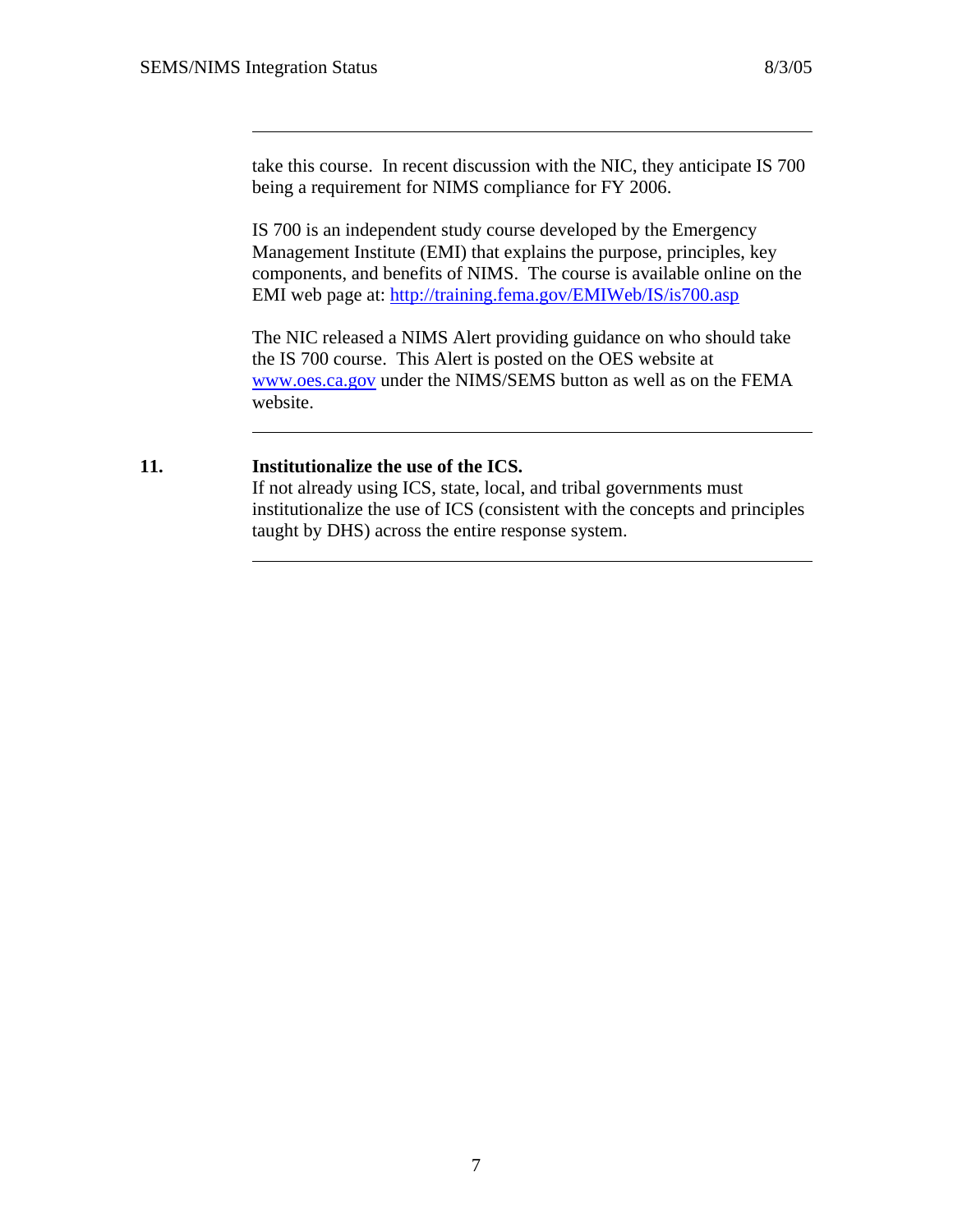## **Attachment 2**

l,

# **NIMS COMPLIANCE – TRAINING**

| <b>Training</b><br>Requirements | The NIMS Integration Center (NIC) is the agency responsible for overseeing<br>NIMS training compliance requirements. The criteria used by the NIC to<br>determine NIMS-compliant training are ICS objectives in the NIMS National<br>Standard Training Guidance which can be found at the NIMS homepage at<br>www.fema.gov/nims.                                                                                                                                        |
|---------------------------------|-------------------------------------------------------------------------------------------------------------------------------------------------------------------------------------------------------------------------------------------------------------------------------------------------------------------------------------------------------------------------------------------------------------------------------------------------------------------------|
|                                 | The NIC has specifically identified CA FIRESCOPE Incident Command<br>System (ICS) courses as being equivalent to the NIMS Incident Command<br>System, and therefore, NIMS compliant. California's SEMS Approved<br>Course of Instruction (ACI) field courses are based on FIRESCOPE ICS,<br>incorporate those objectives, and are NIMS-compliant.                                                                                                                       |
|                                 | Pursuant to the SEMS regulations and as applicable to your organization, most<br>of your emergency response personnel should have completed the necessary<br>SEMS courses, many of which will satisfy NIMS requirements. If you have<br>developed your own SEMS course, be sure to compare your objectives with<br>the NIMS National Standard Training Guidance ICS objectives.                                                                                         |
| <b>Training</b><br>Contacts     | Curry Mayer is the OES point of contact for all SEMS/NIMS training. For<br>specific questions concerning SEMS/NIMS training, you can contact her at<br><b>SEMSTRN@oes.ca.gov.</b> She will be working with a team of OES staff to meet<br>your needs.                                                                                                                                                                                                                   |
|                                 | The following individuals are also available for discipline-specific ICS<br>questions:<br>> Law Enforcement Incident Command System (LEICS):<br>Charlie Simpson - Charlie.Simpson@oes.ca.gov, or Paula Carr -<br>Paula.Carr@oes.ca.gov<br>> Hospital Emergency Incident Command System (HEICS): Cheri Hummel<br>at <b>Cheri.Hummel@emsa.ca.gov</b> or $(916)$ 322-4336.<br>FIRESCOPE Incident Command System (ICS): Steve Gage, at<br>➤<br><b>Steve.Gage@oes.ca.gov</b> |
| <b>IS 700</b>                   | For FY 2005, there are no NIMS training requirements; however, the federal<br>government is encouraging completion of the NIMS Awareness Course - IS<br>700. The NIC suggests that all emergency personnel with a direct role in<br>emergency preparedness, incident management or response take this course.                                                                                                                                                           |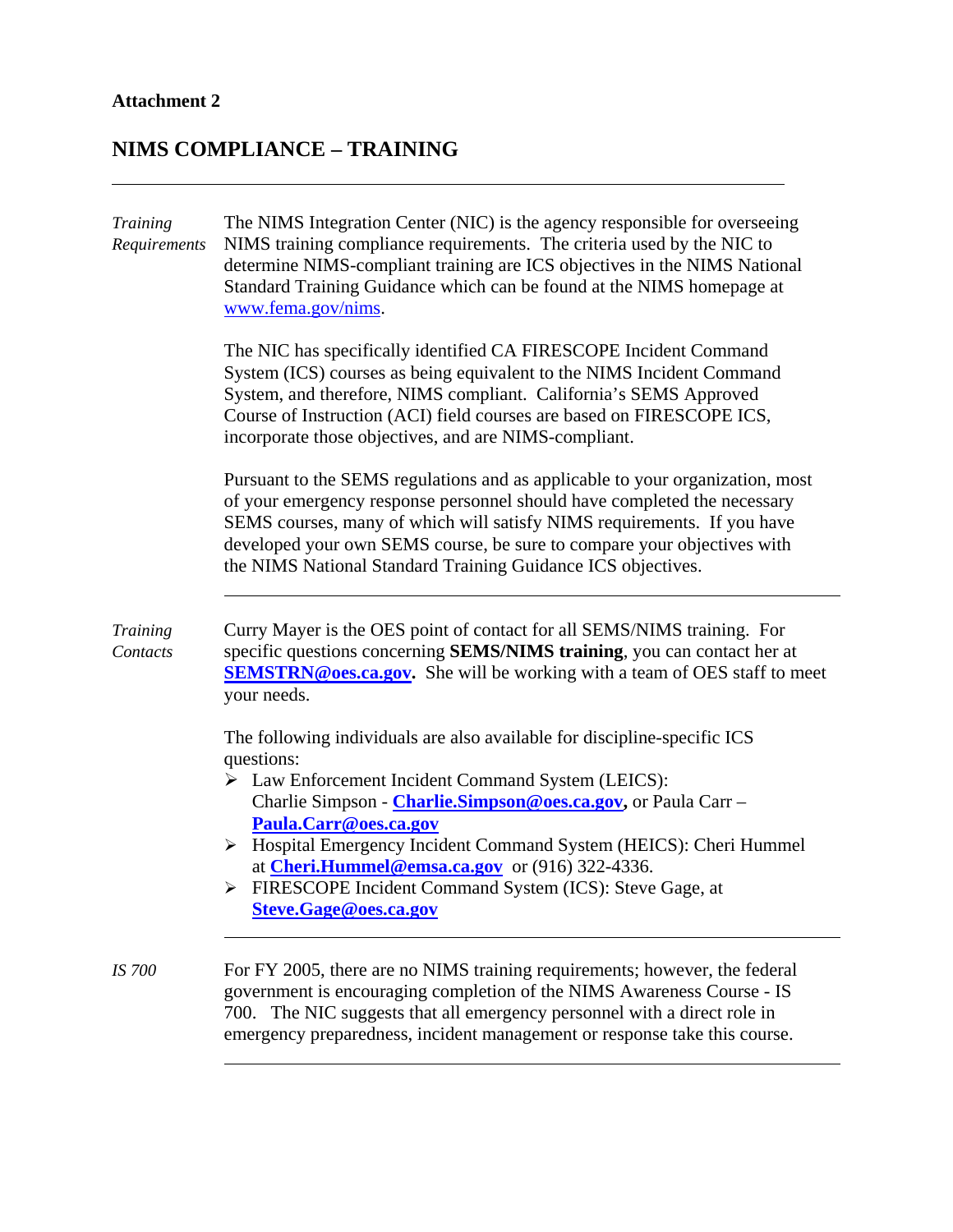## **NIMS COMPLIANCE – TRAINING (cont'd)**

 $\overline{a}$ 

- *Other courses* In recent discussion with the NIC, they anticipate IS 700 being a requirement for NIMS compliance for FY 2006. In addition, the NIC anticipates the following courses being FY 2006 requirements for certain emergency personnel: Introduction to Incident Command System - ICS 100, Basic Incident Command System – ICS 200, and The National Response Plan - IS 800.
- *Contractors Please note:* There are a number of contractors offering SEMS and NIMS training courses stating they are NIMS certified. We encourage you to use due diligence when choosing a contractor to provide training services. OES guidelines and materials on SEMS/NIMS are available on our website free of charge. We understand that this is a demanding effort and encourage you to prioritize who should be trained by position title.